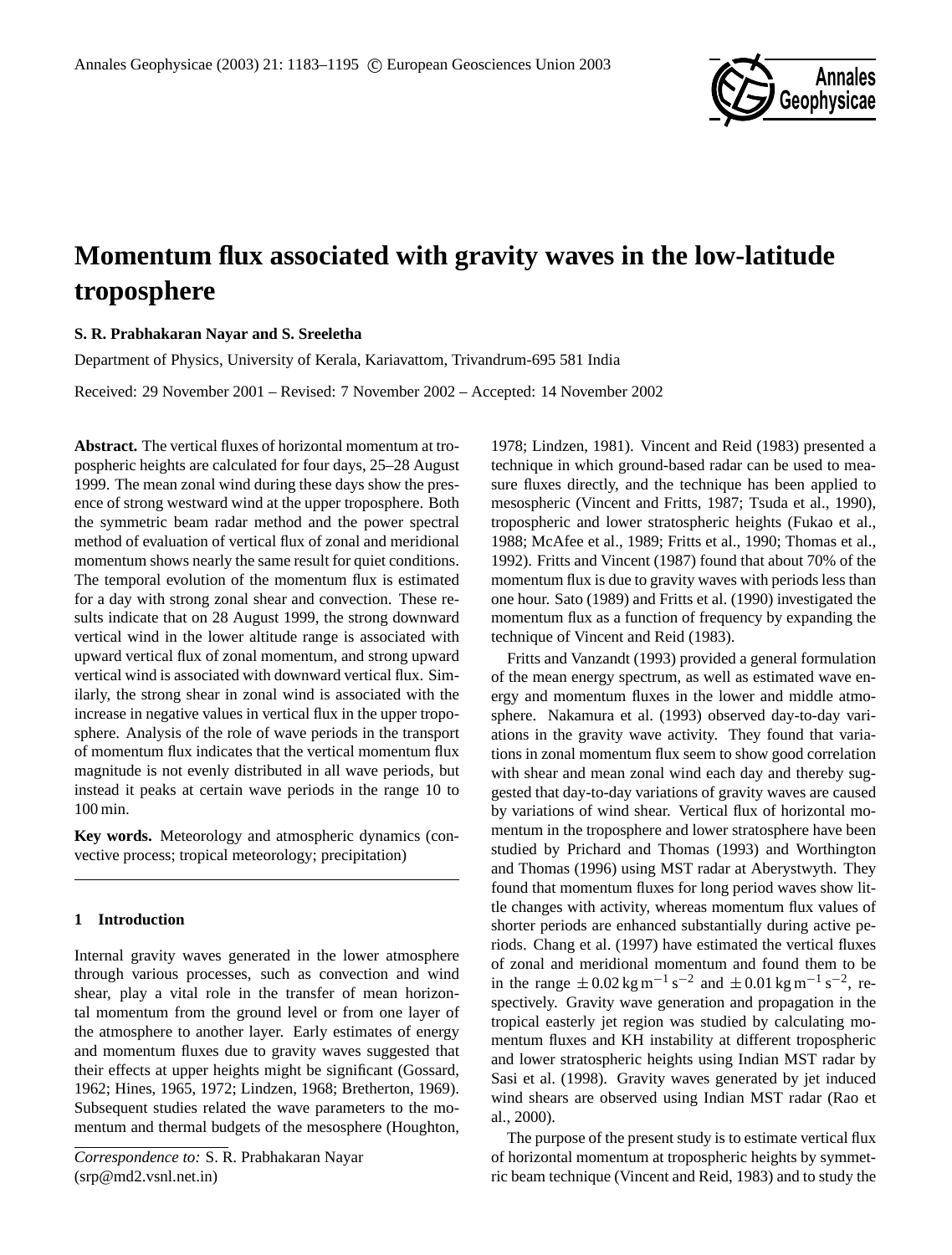frequency response using the power spectral method (Sato, 1989), using the Indian MST radar at a low-latitude station at different conditions of the atmosphere. We have also studied both the frequency dependence of momentum flux for the short period gravity waves in the periodic range 10–100 min. The study of temporal evolution of vertical momentum flux and its association with wind shear and convection on 28 August 1999 is also presented and discussed.

#### **2 Radar experiment and data acquisition**

The Indian MST radar operates at 53 MHz, located at Gadanki (13.47◦ N, 79.18◦ E), is a highly sensitive atmospheric radar. The radar has a phased antenna array consisting of 1024 crossed three element Yagi antenna extending over an area of  $130 \times 130$  m<sup>2</sup>. The average power aperture product of the radar is  $7 \times 10^8$  W m<sup>2</sup>, and it generates a radiation pattern with a 3◦ half-power beam width gain of 36 dB and a side lobe level of −20 dB. The two oblique beams are with a 10° off zenith direction. Details of the MST radar system are given by Rao et al. (1995). To investigate the short period gravity waves, in the periodic range 10–100 min, the MST radar was operated continuously for about seven hours on each day during 25–28 August 1999 in the 5 beam (east, west, zenith X, north and south) mode. The radar was operated with  $16 \mu s$ -coded pulse and 1-ms inter-pulse period, providing an altitude resolution of 150 m and a time resolution of approximately 3 min between each scan cycle of five beams. On each day the observation was carried out during 09:00–16:30 LT. The small data gaps in the time series of data were filled using linear interpolation in height and time based on linear averaging of data points on either side of the data gap. Since significant time averaging was involved in deriving the profiles of momentum flux to be presented, the interpolation was not considered to be significant. Though the observation was carried out within the altitude range of 3.6 to 30 km, the analysis was limited to 3.75 to 20 km range, in order to have good SNR  $[\geq -10 \text{ dB}]$ .

From the Doppler spectra in the bin range separated by 150 m, the zonal  $(u)$ , meridional  $(v)$ , vertical  $(w)$  components of wind profiles were obtained for each cycle of five beams, providing a time series of  $u, v, w$  during each day of observation. The method of calculation of the three wind components is described in detail by Rao et al. (1995). The maximum value of zonal wind speed obtained was approximately 45 m/s, blowing in the easterly direction and occurring at about 16 km. The maximum value of meridional velocity was 15 m/s. The maximum value of the vertical wind obtained was about 6 m/s.

#### **3 Observation of wind pattern and its variations**

## 3.1 Mean wind pattern

The typical mean zonal, meridional and vertical wind values at Gadanki (13.47◦ N, 79.18◦ E) are given in Fig. 1. The



**Fig. 1.** Mean zonal (top), meridional (middle) and vertical (bottom) wind velocity during 25–28 August 1999.

mean zonal wind (Fig. 1 top) for all four days of observation remain westerly, up to 10 km altitude and above 10 km, the zonal wind is easterly. In the case of the meridional wind (Fig. 1 middle), during the four days of observation, the wind fluctuates between the northern and southern directions at all altitudes, unlike the zonal wind which remains almost stable during the four days of observation. The mean vertical wind pattern is given in Fig. 1 (bottom). On all four days, the average vertical wind is downward, up to about 8 km and upward above this altitude. Also, the mean vertical wind is very high on 28 August compared to the other days. This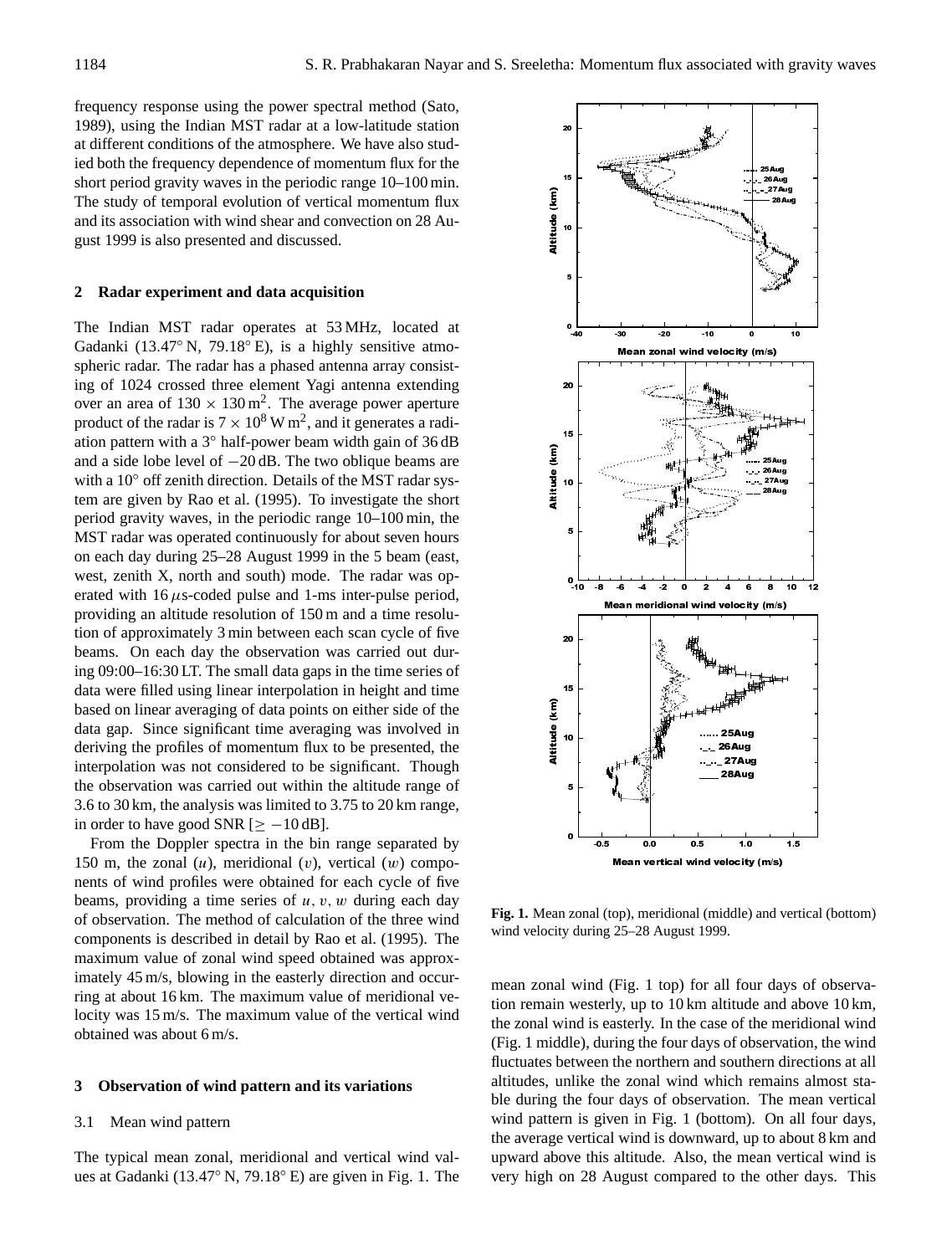

**Fig. 2.** Evolution of vertical wind with time and altitude on 28 August 1999, 09:00 to 16:00 LT. Full lines indicate upward wind and dashed lines indicate downward wind. Contour interval is 1.75 m/s.

increase in mean vertical wind is due to a strong convection event that occurred on that day. The magnitude of the mean vertical wind velocity for 25 to 27 August 1999 is less than 0.3 m/s. During 28 August 1999, the mean vertical velocity has a magnitude greater than  $1 \text{ m/s}$ , due to a strong convection that occurred during the afternoon (13:00 to 14:30 LT) of that day, as noted in Fig. 1 (bottom). Figure 2 depicts the contour graph of the temporal evolution of the vertical wind in the altitude range 3.75 km to 20 km. During the first three days (25–27 August 1999), short duration enhancements in vertical wind lasting about 20–30 min are seen. But on 28 August 1999, as seen from Fig. 2, the vertical wind remained up to a magnitude above 2 m/s for about 90 min in the downward direction in the altitude range 4 to 8 km and up to 6 m/s in the upward direction in the altitude ranges 12–16 km. It is interesting to note the presence of a short duration downdraft preceding the updraft in the 12 to 16 km altitude range and a short duration updraft preceding the downdraft in the 4 to 8 km altitude range.

## 3.2 Wind shear and convection

Figure 3 depicts the wind shear observed on 28 August in



**Fig. 3.** Zonal wind shear on 28 August 1999, 09:00 to 16:00 LT. The full line indicates positive shear and dashed line indicates negative shear. Contour interval is  $0.07 \text{ s}^{-1}$ .

**FIG. 2.** For the state of the state of the state of the state of the state is a specified by the state of the maximum of the state is a specified by the state of the maximum of the full line indicate on 28 Au-<br>
Fig. 3. T positive values of shear, and the dashed line contours indicate negative values of shear. The maximum value of mean zonal wind shear obtained during the days of observation is about  $\pm 0.03$  s<sup>-1</sup>. The individual values of zonal wind shear actually rises up to a maximum of  $\pm 0.3$  s<sup>-1</sup>. The large wind shears can result in the excitation of gravity waves (Nakamura et al., 1993; Clark et al., 1986). As noticed from Fig. 1, the mean zonal shear, in general, is negative in the altitude range 7 to 16 km, as the wind is increasing westward and then becomes positive at higher altitudes as the wind turns eastward. A typical contour profile of evolution of zonal shear and its altitude dependence is depicted in Figure 3. During this period, as seen from Fig. 3, the zonal shear is negative in the altitude range 12–13 km altitude (dashed lines) and positive around 16 to 17 km altitude range (full line). A strong short duration positive shear around 9 km and a negative shear around 8 km is also observed at the end of the convection event (14:30 LT). The wind components  $u, v, w$  are subjected to Fourier analysis, in order to obtain the prominent periods of gravity waves, and we obtained prominent periods ranging from 10 to 100 min.

The enhancement in the magnitude of vertical velocity seen in Fig. 2 can be associated with a feature such as frontal system clouds. Vertically propagating waves are launched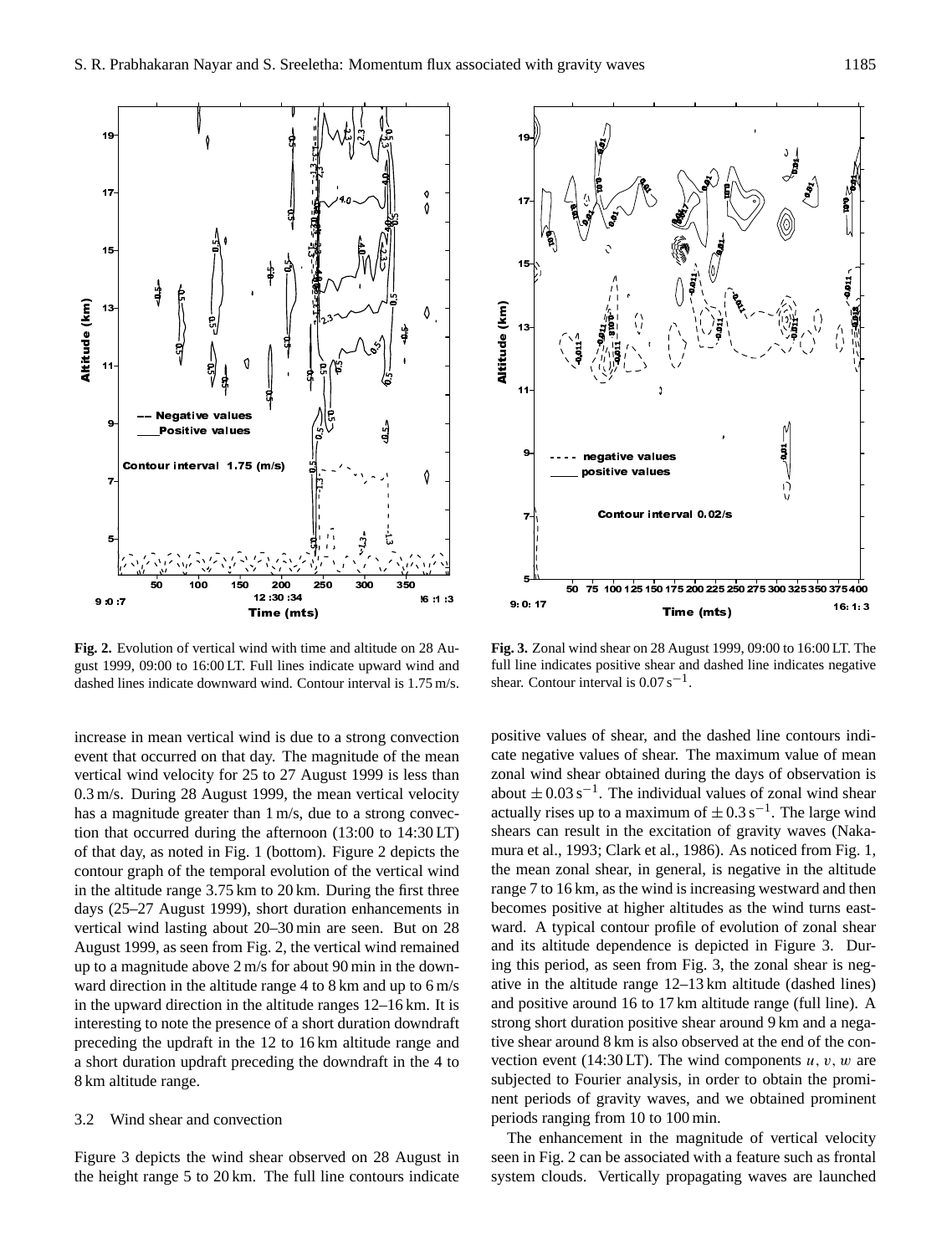

**Fig. 4.** Convection event on 28 August 1999: vertical profiles of mean value of vertical wind during both convection (dotted with error bars) and non-convection periods (full line).

when low stability leads to clouds and thunderstorms, when a source of dynamic instability, such as front or strong wind, is present (Rao et al., 1998a). This result is connected with the presence of gravity waves in the troposphere and lower stratosphere, as discussed in Sect. 3.4. It is found that large variances of vertical velocity are associated with low stability in the troposphere, most often indicated by clouds and convection and less frequently due to a dynamic feature, such as strong wind or front.

## 3.3 Evolution of convection and radar reflectivity

The intensity of the vertical wind gives an idea of the intensity of the convective event present in the troposphere. On 28 August 1999 (Fig. 2), a strong vertical updraft can be seen above 10 km and it rises to a height of about 16 km below the tropopause. Considering the covection event, an interesting feature is the downdraft below 7 km with a magnitude of about  $1-4$  ms<sup>-1</sup>.

Figure 4 depicts the mean value of the height profile of vertical velocity during the convection period (dotted line with error bars) and that during the non-convective period (full line) on 28 August 1999. During the convection period, the vertical mean velocity is in the downward direction in the altitude range 4 to 7 km and in the upward direction above 11 km, with a peak updraft around 16 km. From Fig. 4, it is also noticed that in the lower altitudes, the downdraft exhibits two peak values: one around 4 km and another around 7 km, whereas the updraft in the higher altitude region exhibits a single peak value around 16 km. During the non-convection period, the magnitude of average vertical velocity remained less than 0.3 m/s.



**Fig. 5.** Evolution of downdraft during the convection event on 28 August 1999: 13:00 to 14:30 LT. Full lines indicate downdraft and dashed lines indicate updraft and the contour interval is  $0.3 \text{ ms}^{-1}$ .

To understand the nature of the medium during the convection event, the evolution of radar reflectivity was compared with that of convection during the convection event of 28 August 1999. Figure 5 depicts the evolution of convection in the lower altitudes during the convection period. The contour map of vertical wind exhibits a band of downdraft region around 7 km. During the period of intense downdraft, downward velocity is seen to cover an entire range of altitude from 7 km downward for a short period of about 20 min. Cooling, due to the melting of precipitation particles, along with evaporation, plays an important role in initiating and maintaining the downdraft beneath the anvil cloud base. The radar reflectivity is defined as the range squared corrected power of VHF radar echoes and can be used to monitor and study the temporal development of the inversion layer, frontal boundaries and convective turbulence (Rottger et al., 1986; Dhaka et al., 2001). The growth of reflectivity is well linked with turbulence. To study the radar reflectivity pattern during the convection event of 28 August 1999, the vertical beam data of MST radar have been used.

Figure 6 depicts the contour map of the radar reflectivity pattern during the 90-min convection period on 28 August 1999. Maximum reflectivity is seen as two bright bands: one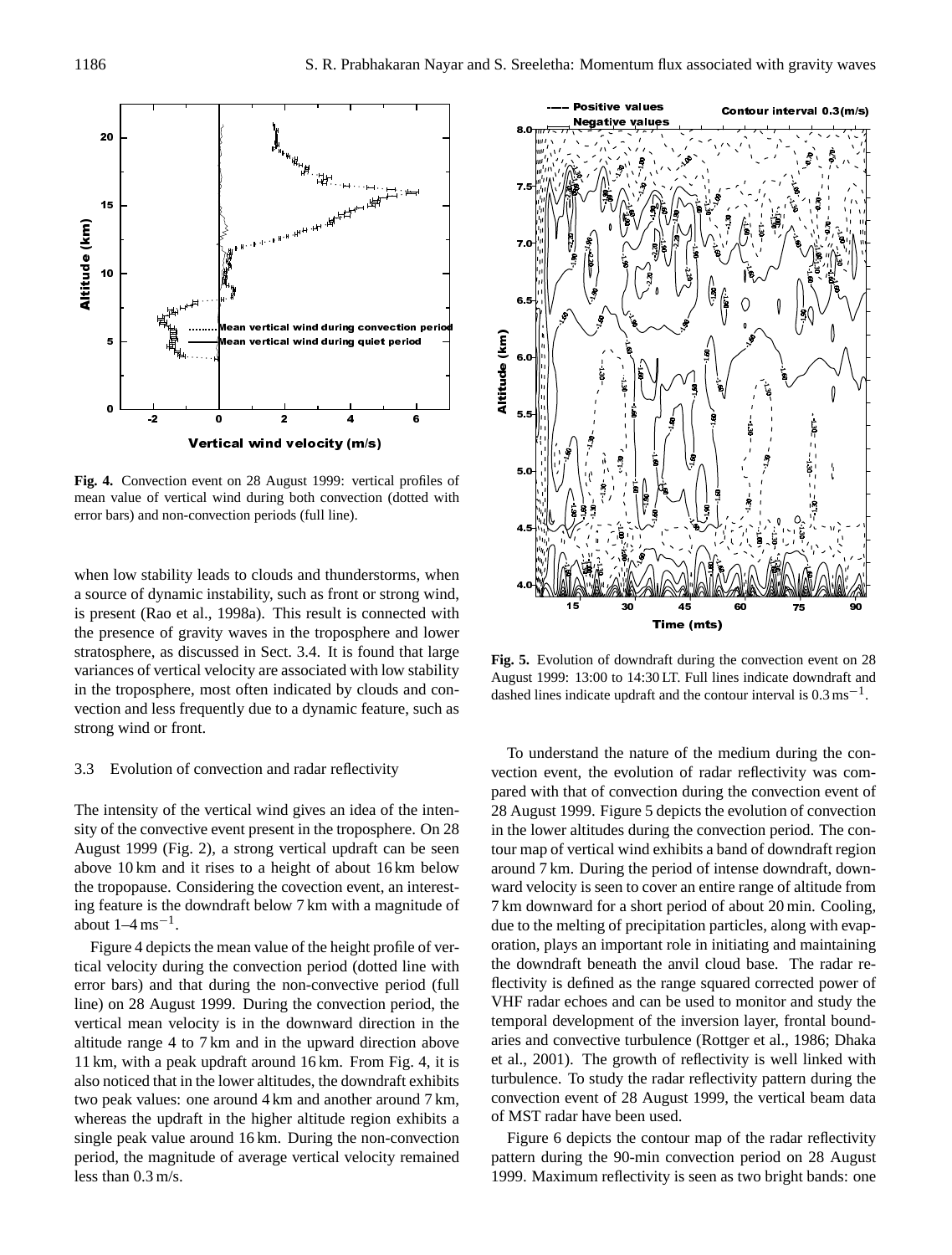

**Fig. 6.** Evolution of reflectivity (arbitrary unit) during convection event on 28 August 1999: during 13:00 to 14:30 LT.

around 6 km and another around 4.5 km. The intensity (in arbitrary units) of the bright bands is comparable. The lower bright band is seen as a continuous patch and the upper one has a break in between. The bright band around 6 km is associated with precipitation, becomes distorted and breaks during the intense downdraft, where velocities are characteristically greater than terminal fall speeds of particles.

Figure 7 depicts the height profile of the mean radar reflectivity during the convection period (dashed lines) and during a non-convection period (full lines). The radar reflectivity is generally stronger below 7 km and then falls rapidly with a minor enhancement around the tropopause heights. In general, as seen from Fig. 7, the magnitude radar reflectivity is less during a convection period compared to that during a non-convective period, both at the lower altitudes and at the tropopause. On the lower altitudes, the reflectivity is maximum in the altitude range 4–7 km and split into two layers, one just below 5 km, corresponding to a bright band of the radar and the second around 6 km. The disappearing of the reflectivity at the tropopause during convection may be due to the masking by larger magnitude intensity at lower altitude or due to the weakening of the tropopause stability during the period of continuous updraft (Dhaka et al., 2001).



**Fig. 7.** Mean radar reflectivity profile during convection event (dotted curve with error bar) and that during the non-convection time (full line) on 28 August 1999.

#### 3.4 Generation of gravity waves

The generation of gravity waves by convection can be due to a variety of processes: (i) the mechanical oscillator effect in which the oscillating updraft and downdraft air parcels impinge on the interface between the stable and unstable region, which, in turn, excite vertically propagating gravity waves (Fovell et al., 1992), (ii) obstacle effect in which gravity wave forcing occurs when a pressure field produced by rising convective element acts as an obstruction to the environmental horizontal flow (Pfister et al., 1993) and (iii) direct thermal forcing which offers the wave generation solely from the space time forcing of adiabatic heating fields (Alexander and Pfister, 1995). For the 28 August 1999 convection, the mean wind was about 35 m/s and the vertical wind velocity was downward, up to 7 km altitude. Above this altitude, the updraft increases up to about 16 km and then decreases. From the reflectivity pattern, it is noticed that the medium is turbulent up to the mid-troposphere. The radar reflectivity does not show rapid growth. The medium in the upper troposphere is stable and seems to be continuously distributed from the lower side. This is in good agreement with the pre-condition set forth for the mechanical oscillator effect, which requires continuous impinging at, or above the mid-troposphere level by the updraft and downdraft of vertical wind. However, it is worth emphasizing here that these are tentative results in the sense that the direct observation of temperature and humidity are not available in the location which could be helpful in understanding the stability of the atmosphere. The deviations of the wind associated with convection from the background mean value indicate the presence of wave activity (Karoly et al., 1996). The location of a bright band, together with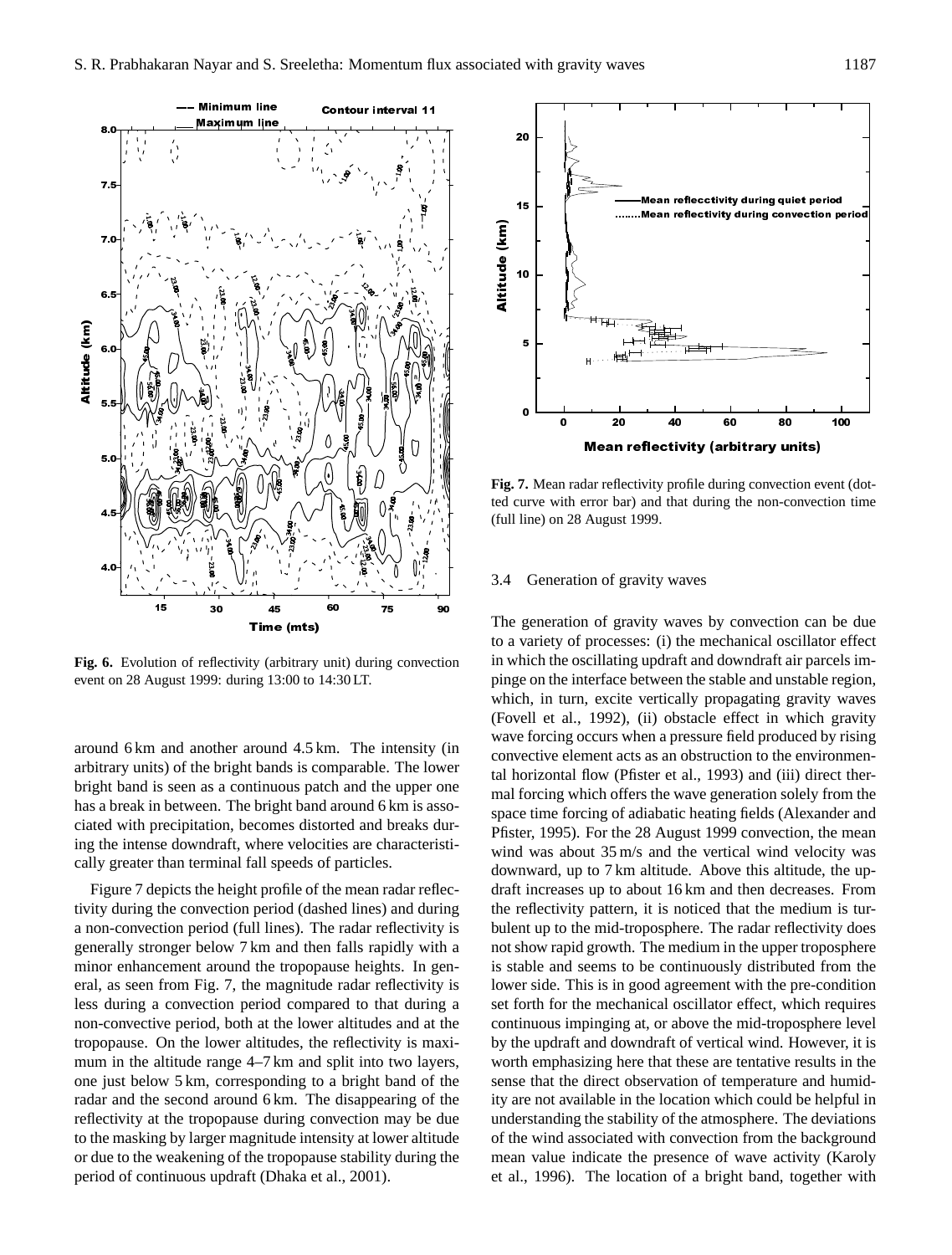the melting and evaporation below the anvil cloud, suggest that cooling due to melting plays a role in the initiation and maintenance of the downdraft (Leary and Houzer, 1979).

## **4 Estimation of momentum flux**

#### 4.1 Techniques

In the symmetric-beam radar method of Vincent and Reid (1983), momentum flux is evaluated by comparing the Doppler shifts caused by gravity wave wind oscillations in back-scattered radar echoes from the atmosphere, using two or more beams offset from the vertical. This expresses the zonal component of vertical momentum flux  $\overline{u'w'}$  in terms of the mean square radial velocities observed in a certain data interval as

$$
\overline{u'w'(z)} = \frac{\overline{V'_E{}^2(z)} - \overline{V'_W{}^2(z)}}{2\sin(2\theta)}.
$$
\n(1)

Here,  $\theta$  corresponds to the zenith angle of the antenna beams and  $V'_E$  and  $V'_W$ , are the line-of-sight perturbation velocities measured by the east and west beams as a function of altitude z. The overbar means a time average over the entire period of observation (about 7 h). The radial velocity variances are calculated at each height  $z$  and for each beam. These variances were used to estimate the momentum flux by using Eq. (1). Similarly, the meridional component of momentum flux  $\overline{v'w'}$ was calculated by using the formula

$$
\overline{v'w'(z)} = \frac{\overline{V'_N{}^2(z)} - \overline{V'_S{}^2(z)}}{2\sin(2\theta)},
$$
\n(2)

where  $\overline{V_N^{\prime 2}}$  and  $\overline{V_S^{\prime 2}}$  are the radial velocity variances measured by the north and south beams, respectively. Using the above two equations, zonal and meridional components of momentum flux values are obtained for the whole duration of observation, at each height and the vertical profiles of momentum fluxes are obtained for each of the four days. Momentum fluxes were also obtained as a function of frequency following Sato (1989, 1990). This method of calculation is an expansion of the symmetric beam method of Vincent and Reid (1983). This method makes use of two frequency spectra of radial velocities instead of mean squares. The two power spectra of radial velocities,  $P_{V \pm \theta}(\omega)$ , are expressed as (Sato, 1989)

$$
P_{V\pm\theta}(\omega) = U(\omega)U^*(\omega)\sin^2\theta + W(\omega)W^*(\omega)\cos^2\theta
$$
  
 
$$
\pm Re[U(\omega)W^*(\omega)]\sin 2\theta,
$$
 (3)

where  $\omega$  is the observed frequency,  $U(\omega)$  and  $W(\omega)$  are the Fourier components of horizontal and vertical velocities, respectively, and  $U^*(\omega)$  and  $W^*(\omega)$  show the complex conjugates. The term  $Re[U(\omega)W * (\omega)]$  in Eq. (3) shows the vertical momentum flux associated with gravity waves having a frequency  $\omega$ , which is calculated from Eq. (3) as

$$
Re[U(\omega)W^*(\omega)] = \frac{P_{V_{+\theta}}(\omega) - P_{V_{-\theta}}(\omega)}{2\sin 2\theta}.
$$
\n(4)

The total vertical momentum flux is obtained from the spectra as

$$
\overline{u'w'} = \sum_{\omega} Re[(U(\omega)W^*(\omega)].
$$
\n(5)

Similarly, the meridional component of momentum flux was also obtained from the power spectra of radial velocities of the north and south beams

$$
\overline{v'w'} = \sum_{\omega} Re[(V(\omega)W^*(\omega)].
$$
\n(6)

The zonal and meridional momentum fluxes were computed by this method for each height range for the approximately 7-h duration and the height profile of momentum flux is obtained for each day. The momentum flux spectra obtained from Eq. (4) is also presented in contour maps of vertical flux variation as functions of frequency and altitude in Fig. 16. The right-hand side of Eq. (4) is used for calculating the momentum flux. Even though mathematically the two equations in the SB and PS methods are equal, there is a change in the concept of the medium. The SB method is used under an assumption of a homogeneous field of disturbance for symmetric beam pairs, to evaluate the radial velocity variances. But in the case of convection events, vertical velocity is large and it is difficult to exhibit the wave components by any filter method. Hence, momentum flux can be determined by replacing spatial average with time average. In the PS method spatial average is replaced with time average and was used by Sato (1990), for the study of momentum flux associated with larger vertical wind disturbance event. The PS method is applied is under an assumption that the phase passing occurs equally at the two symmetrical beam pairs instead of assuming homogeneous field of disturbances. During convection periods with strong vertical disturbances, the PS method yields better results than the SB method (Sato, 1990). The vertical wind disturbances have large temporal fluctuations with high frequencies and it is difficult to extract the wave components from the wind data using any filter for time or height, because the waves have similar time and vertical scales to background wind. So, the power spectral method can be used in a disturbed period. The sample spectrum of radial velocities of east, west, north and south beams on 25 and 28 August 1999 are depicted in Figs. 8 and 9.

The spectrum of radial velocities at 14.1 km altitude corresponding to the east-west pair of beams and the north-south pair of beams exhibits a weak asymmetry on 25 August 1999 in contrast to that on 28 August 1999, a day with strong convection. This spatial asymmetry will lead to the difference in the result of the evaluation of momentum flux using SB and PS methods, in addition to the asymmetry introduced by limiting the period range in our calculation. To study the temporal evolution of momentum flux,  $\overline{u^{\prime}w^{\prime}(z,t)}$  and  $\overline{v^{\prime}w^{\prime}(z,t)}$ for the zonal and meridional winds were evaluated for each altitude range. Here, the overbar denotes the average over a few cycles.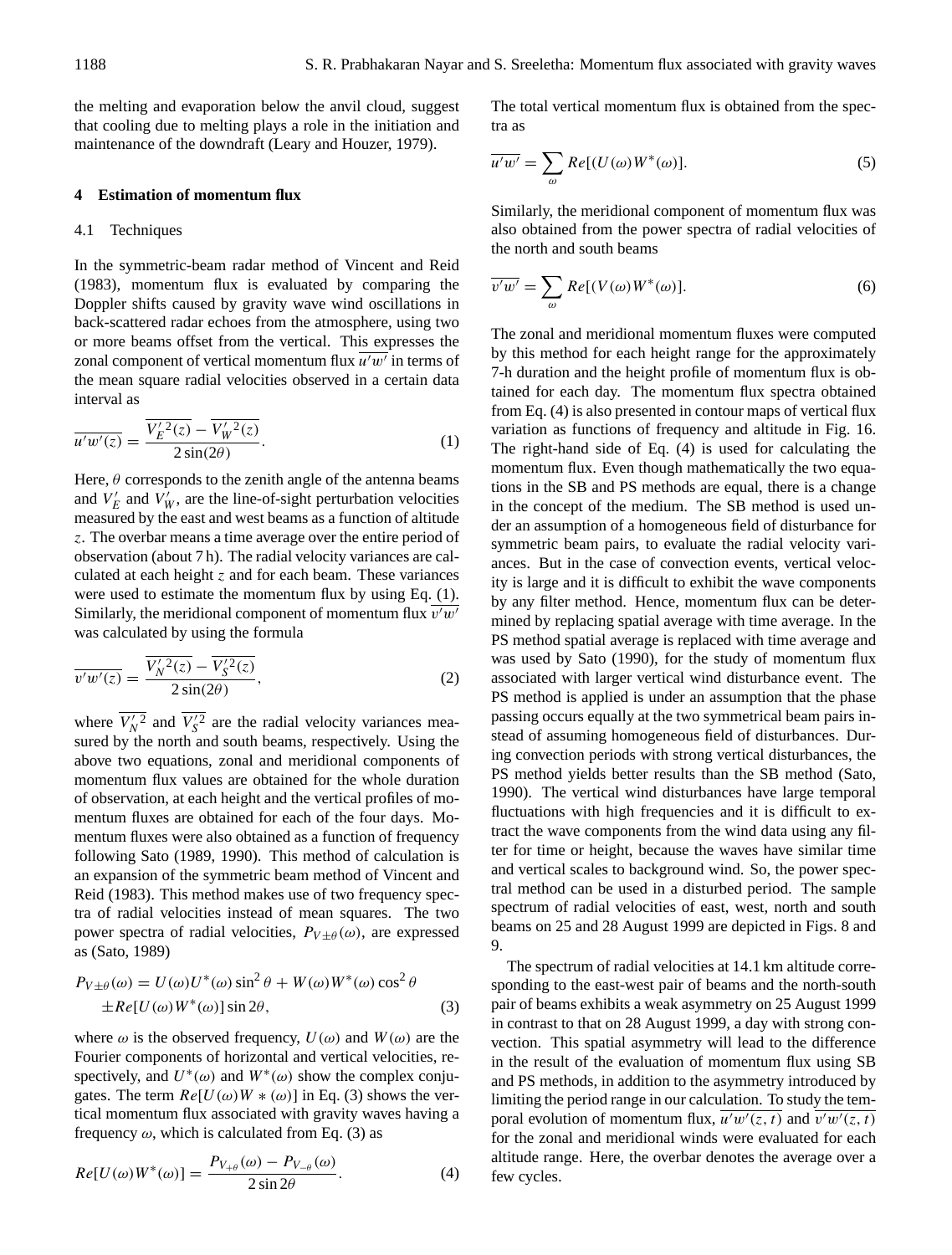

**Fig. 8.** The spectrum of radial velocities observed using east, west, north and south beams at 14.1 km altitude on 25 August 1999.



**Fig. 9.** The spectrum of radial velocities observed using east, west, north and south beams at 14.1 km altitude on 28 August 1999.

#### 4.2 Momentum flux profiles

Upward flux of zonal and meridional momentum were computed for each day using the symmetric-beam (SB) radar method of Vincent and Reid (1983) given by Eqs. (1) and (2) and the power spectral method (PS) of Sato (1990), given by Eqs. (5) and (6). Figure 10 depicts the zonal momentum flux for 25, 26, 27 and 28 August 1999. The vertical profiles of the zonal momentum flux by both the methods are given in Fig. 10.



**Fig. 10.** Mean zonal momentum flux profiles for 25, 26, 27 and 28 August 1999 evaluated using the SB method (full lines) and the PS method (dashed lines).

The full line in Fig. 10 represents the calculations by the SB method and the dashed line represents the calculations by the PS method. From Fig. 10, it is clear that both the methods are giving nearly the same results for all days, except on 28 August 1999. Since atmospheric fluctuations are statistically homogeneous, averaging in time, as in the case of the SB method, and averaging frequency, as in the case of the PS method, give nearly the same result for the zonal momentum flux profiles for the days without strong convection. However, significant deviations in magnitude is seen between the two results during 28 August 1999, a day with strong convection. This deviation is due to the spatial asymmetry introduced by the convection. In all four days of observation, the profile of zonal momentum flux showed nearly the same pattern, with a peak value around the 16 km altitude and a magnitude range around  $-1.5$  to  $0.2 \text{ m}^2 \text{ s}^{-2}$ . Figure 11 depicts the vertical profile of meridional momentum flux during 25, 26, 27 and 28 August 1999. The zonal momentum flux profiles have nearly the same pattern on all 4 days. Unlike the zonal momentum flux, the meridional momentum flux values vary considerably with respect to altitude and exhibit day-today variations. The zonal momentum fluxes are smaller in magnitude at lower heights, but they increase in negative sign at higher altitudes. On average, large zonal momentum fluxes are observed around height ranges of 13 to 16 km altitude near the easterly jet. This suggests the negative acceleration of the mean zonal wind above the height of the peak and a positive acceleration below it, which tends to strengthen the vertical shear of the mean wind. On the other hand, no clear pattern is seen in the case of meridional wind momentum flux at these height levels, and also, the flux values are compara-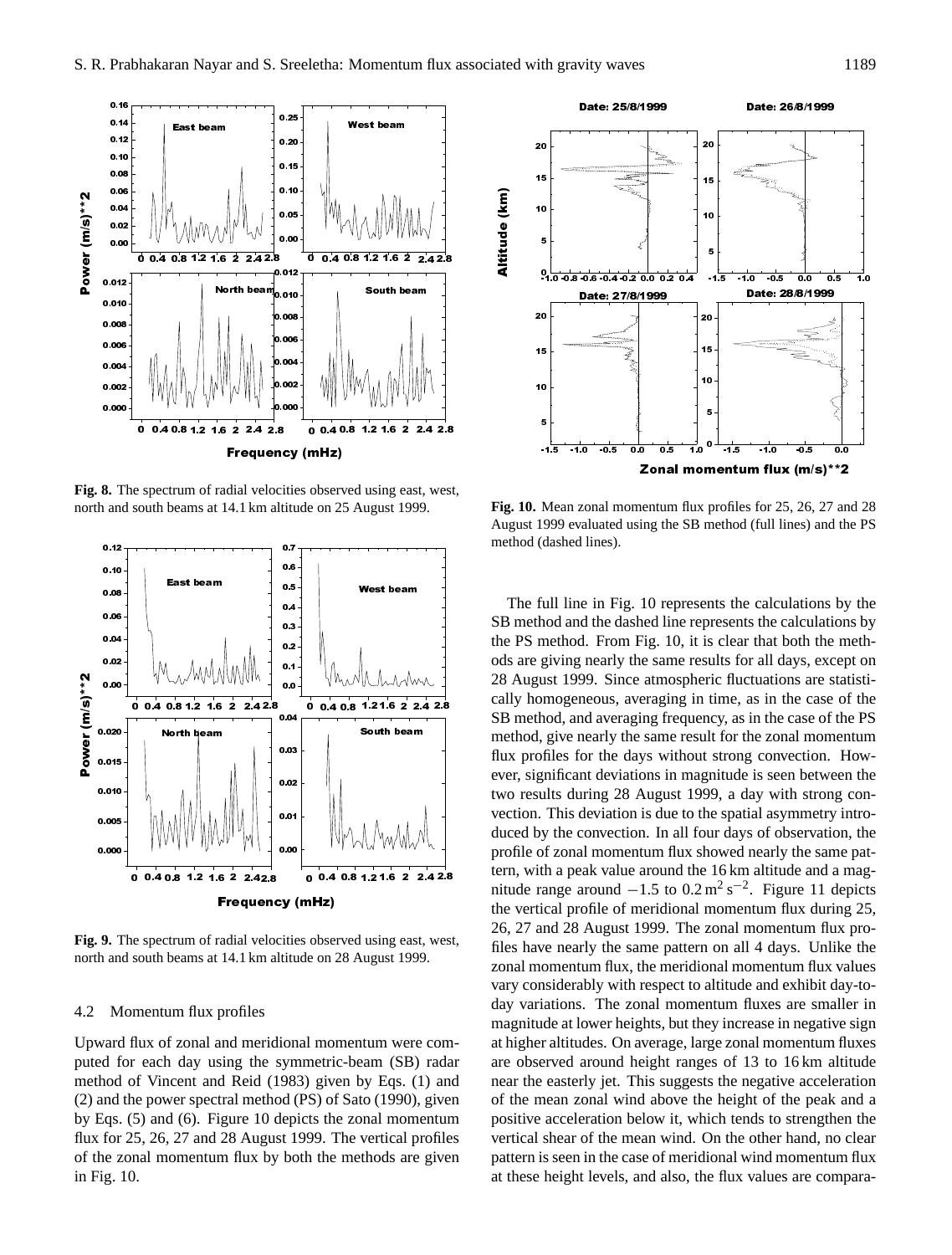

**Fig. 11.** Mean meridional momentum flux profiles for 25, 26, 27 and 28 August 1999 using the SB method (full lines) and the PS method (dashed lines).

tively one order less than the zonal component. From a comparison with Fig. 1, we can see that the pattern of zonal and meridional momentum flux are closely related to the background wind pattern. The zonal momentum flux tends to be large and negative where the mean zonal wind velocity is westward with a negative wave number vector (Sato, 1990). For the meridional wind such a correlation can also be seen. The magnitude of meridional momentum flux is nearly onetenth of the magnitude of the zonal momentum flux. This may be due to the lack of significant anisotropy of meridional wave activity. From Figs. 10 and 11, it is clear that momentum flux in the zonal component is biased towards the negative side and the fluxes corresponding to the meridional wind is distributed between both the positive and negative sides. This indicates that most of the gravity waves which contribute to momentum flux have wave number vectors directed westward during the period of observation. Considering the day-to-day variations of zonal momentum flux, we can see from Fig. 10 that there is only a slight change in daily average values. On average, the mean zonal momentum flux values change from  $-1.5 \text{ m}^2 \text{ s}^{-2}$  to  $0.3 \text{ m}^2 \text{ s}^{-2}$ , with a negative maximum at around the 16 km altitude. The zonal momentum flux value is maximum on 28 August 1999 and minimum on 25 August 1999. The meridional momentum flux values on average fluctuate from  $-0.1$  to  $+0.1$  m<sup>2</sup> s<sup>-2</sup> on the 4 days, at different altitudes. Compared to the zonal momentum flux, day-to-day variations in the meridional momentum flux are larger. The momentum flux associated with zonal wind exhibits a very large enhancement around the 16 km al-



**Fig. 12.** Time evolution of zonal momentum flux on 28 August 1999 during 09:00 to 16:00 LT.

titude compared to that associated with meridional wind. On the day with strong shear, the zonal momentum flux exhibits a positive value in the 10 to 12 km altitude range and negative values in rest of the altitudes, whereas the mean meridional momentum flux on the same day exhibits both positive and negative values, with an increase in the negative direction around 11 km and increase in the positive direction around 16 km. Similar variation can be noticed in the meridional wind depicted in Fig. 1 (middle). A qualitative idea about how much mean wind is changed due to the zonal momentum flux deposition can be obtained from Fig. 1 (top) and Fig. 3. Figure 3 reveals that the zonal shear grows in the negative direction around the 13 km altitude and increases in the positive direction around the 16 km altitude at the end of the convection event.

# 4.3 Momentum flux and convection

Figure 12 presents the time variation of the vertical flux of zonal momentum flux in the altitude ranges from 4 to 18 km on 28 August 1999. The zonal momentum flux is evaluated using the SB method and averaged over about 15 min. Even though a high degree of temporal variability in zonal momentum flux is seen from Figure 12, a significant momentum flux determination can only be obtained by averaging it over reasonably longer periods (Kudeki and Franke, 1998). In this work, our aim is to study the response of downdraft and updraft on the short period changes in the momentum flux. During 13:00 LT to 14:30 LT, associated with the convection event, the vertical flux of zonal momentum exhibits an increase to positive values at lower altitudes, 4 to 8 km,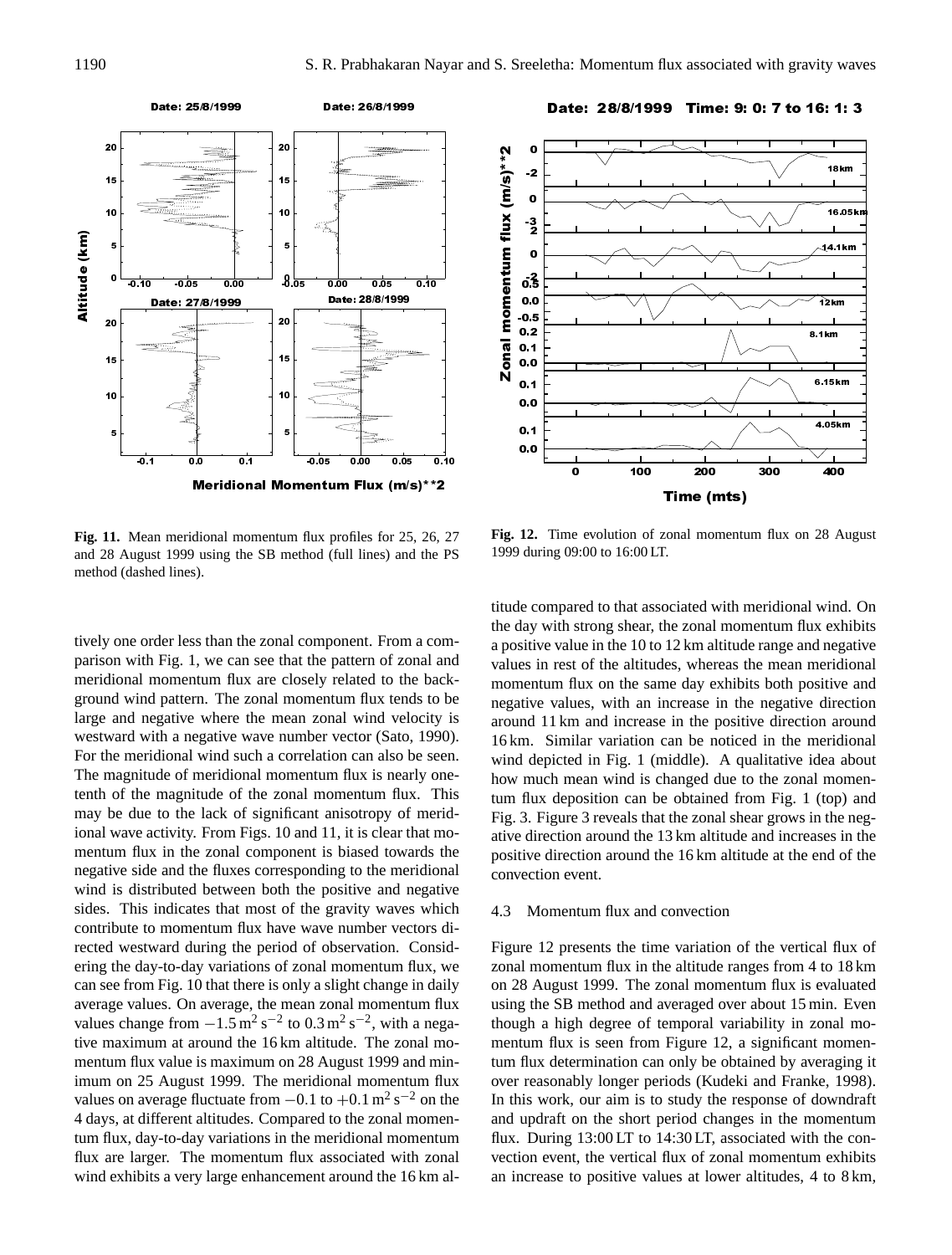**Fig. 13.** The average zonal momentum flux during the convection event (full line with error bars) and during a period without convection (dotted line) on 28 August 1999.

-2.5 -2.0 -1.5 -1.0 -0.5 0.0 0.5

ZONAL MOMENTUM FLUX (m/s)\*\*2

QUIET PERIOD (from scan number 1 to 79)

RIOD (from scan number 80 to 110)

 $^{0}$  5

5

10

ALTITUDE (km)

ALTITUDE (km)

15

20

meridional wind is larger at all altitudes. From Fig. 15, it is noted that the meridional momentum flux exhibits a strong enhancement at about the 10 km altitude, associated with convection. This altitude corresponds to the top of the downdraft region where the gravity waves are generated. Similar enhancement in meridional momentum flux is also noticed around the 15 km altitude.

### 4.4 Frequency dependence of momentum flux

1999 during 09:00 to 16:01 LT.

The zonal momentum flux evaluated using the power spectral method is shown in Fig. 16 as contour plots. The contour maps depict the dependence of the zonal momentum flux as a function of gravity wave period and altitude. It is seen from the figures that zonal momentum flux is maximum at height ranges of 13 km to 16 km on all 4 days, as seen in the case of SB method (Fig. 10). The lower cutoff period is kept at  $10 \text{ min}$  due to the Brunt Vaisälä cutoff which is around 10 min in the troposphere. The higher cutoff is kept at 100 min, since beyond this period the spectrum goes below the confidence level due to the limit in the data length. Within this limit of periods, maximum momentum transport occurs at wave periods between 12 to 96 min. A small day to-day variation can also be observed in the case of these periods, suggesting that very different wave propagation effects at different times. The prominent periods associated with maximum zonal momentum flux are 12, 25, 35, 48, 60 min. From the height average values, it is found that greater momentum is transported by long period or short frequency gravity waves. It is significant from Fig. 16 that the zonal momentum flux is giving maximum values and also



mentum flux evaluated using the SB method. Even though the meridional momentum flux shows fluctuations in lesser amplitude compared to that associated with zonal momentum, at the start of the convection event an abrupt change is seen in the meridional momentum flux. This change is towards the negative direction at the 4 to 8 km altitude range and in the positive direction at higher altitudes, as seen from Fig. 14, with its amplitude growing to a maximum value at the 18 km altitude. This abrupt change coincides with the short period updraft in the 4 to 8 km altitude and a downdraft in the 12 to 16 km altitude ranges depicted in Fig. 2. Similarly, a large fluctuation in the meridional flux is seen at the 12 km altitude at the end of convection.

The average meridional momentum flux evaluated during the convection period and non-convection period on 28 August 1999 is depicted in Fig. 15. During the convection period, the magnitude of momentum flux corresponding to

 $0.5$ 0 60 <sub>120</sub> 180 240 300 360 420 Time (mts)

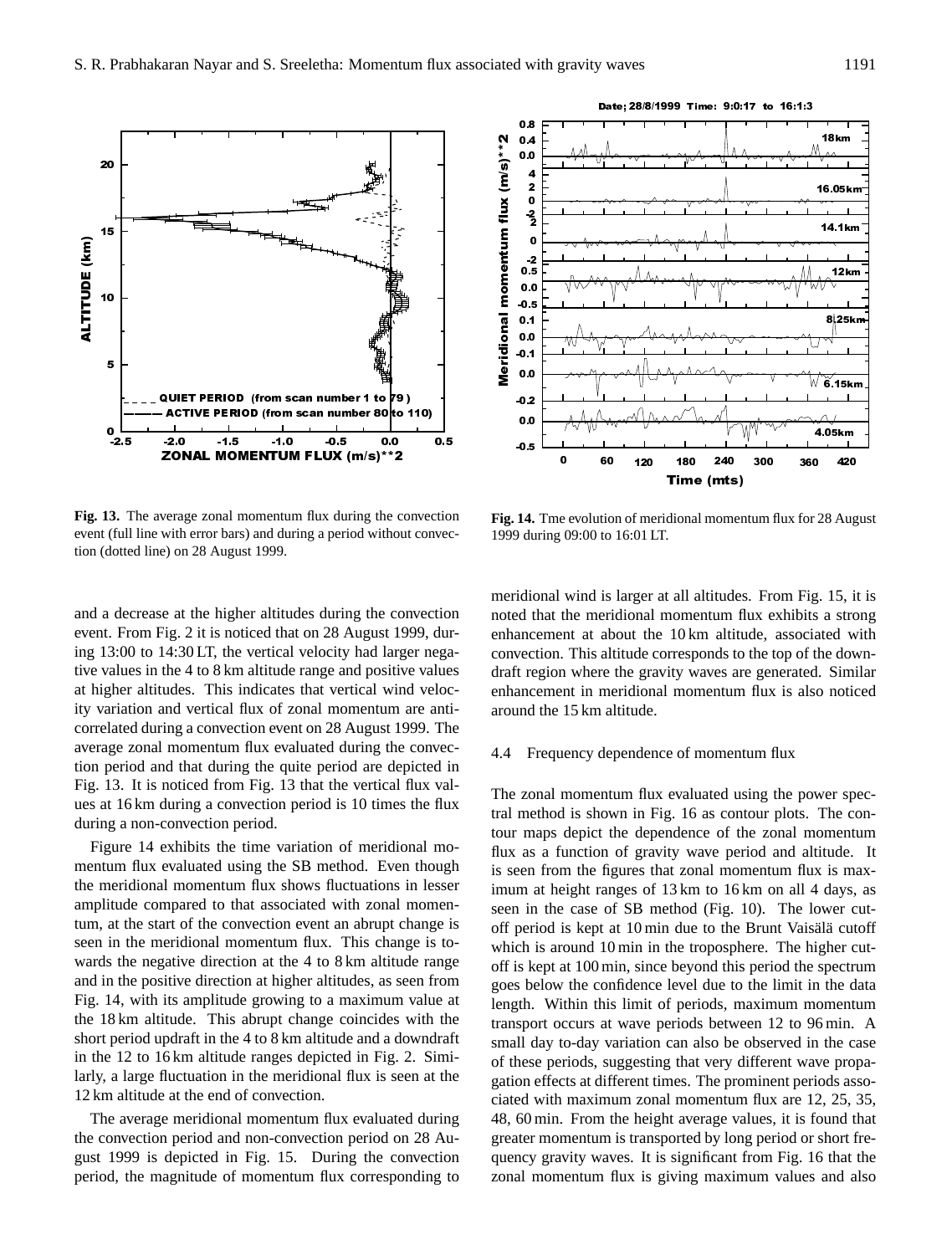

**Fig. 15.** The average meridional momentum flux during the convection event (dotted line with error bar) and during a period without convection (full line) on 28 August 1999.

that the higher momentum flux is observed at the longer period on 28 August 1999, compared to the other days.

## **5 Results and discussions**

Convection and wind shear can produce gravity waves which transfer mean momentum flux between the layers of the atmosphere. In this work, the mean momentum flux is derived for four days using MST radar observation. The zonal and meridional momentum flux are evaluated using the symmetric beam (Vincent and Reid, 1983) and power spectral methods (Sato, 1989, 1990). During the days of observation, as seen from Fig. 1, the mean zonal wind has large westward velocity of about 35 m/s around the 16 km altitude. Similarly, the mean meridional wind also depicts large variations. On 28 August 1999, the mean vertical wind showed large deviation from the values of the other days, in addition to the strong zonal shear. This situation provides an excellent opportunity to study the dependence of momentum flux values on the wind shear and the convection. The time evolution of the vertical wind and zonal wind shear during 28 August 1999 in the altitude range of 4 to 20 km are shown in Figs. 2 and 3. From Fig. 4 it is noted that the mean value of the vertical wind is much higher than that during the non-convection period. During the convection period (13:00 to 14:30 LT), the vertical wind exhibits a temporal evolution with a strong downdraft. The features of the evolution of this downdraft are compared with the radar reflectivity, which during the period of convection is seen as two bright bands of nearly the same intensity. The upper bright band exhibits a breaking during the strong downdraft. The gravity waves associated with the convection are generated at the stable region of

the atmosphere top above the convection region around the 10 km altitude. A similar feature is seen above 15 km at the top of the updraft region. While a negative shear is seen at the top of the downdraft region around 12 km, a region of positive shear is observed above 16 km, at the top of the updraft region. Alexander and Pfister (1995) have shown that gravity waves propagate away from deep convection. The effect of the transfer of momentum from one region of the atmosphere to another can be seen from the changes in the mean flow acceleration (Chang et al., 1997). Fritts et al. (1990) calculated vertical fluxes of zonal momentum per unit mass as  $-0.1$  m<sup>2</sup> s<sup>-2</sup> to 0.1 m<sup>2</sup> s<sup>-2</sup> and found that near the tropopause jet, it is associated with a net acceleration of approximately  $1-2$  ms<sup>-1</sup> d<sup>-1</sup>. The relation between the gravity wave activity and convection can be seen from the changes in the background wind associated with convection. The wind shear depicted in Fig. 3 exhibits peak negative values aound 13 km and peak positive value around 16 km at the end of the convection, at the stable region at the downdraft and updraft regions. The vertical momentum flux obtained at the upper troposphere shows that the large negative value in the vertical zonal flux and positive meridional flux are associated with the presence of strong zonal shear and updraft that existed below those altitudes and the associated spatial and temporal asymmetry between the east and west beams. Similarly, the strong negative meridional momentum flux seen around the 10 km altitude is associated with the downdraft region that existed below 10 km.

Figures 10 and 11 depict a comparison of the profiles of the vertical flux associated with the zonal and meridional momentum for the four days of observation. It is noticed that the magnitude and pattern of the momentum flux value, in general, is comparable to the results of early radar and non-radar studies of vertical flux (Fukao et al., 1988; McAfee et al., 1989; Sato, 1989; Worthington et al., 1996; Alexander and Pfister, 1995; Chang et al., 1997). In general, the momentum flux pattern and its general characteristics observed in the present work are similar to that of the observations mentioned above. The estimation of momentum flux magnitude at the Indian MST radar site by Rao et al. (1997, 1998) and Sasi et al. (1998) are also in agreement with the present results. The momentum flux values and its pattern observed in the present work compared to the results of others mentioned above are due to the differences in the wind conditions. The large vertical momentum flux values observed around the 16 km altitude on all days of observation are associated with the presence of large zonal shear at that altitude during the period of observation. This result is in agreement with the observations of large zonal momentum flux around jet streams reported by Murayama et al. (1994) and Fritts et al. (1990). The direction of the zonal momentum flux obtained in the present work are also in agreement with that obtained by Sato (1989), Fritts et al. (1990) and Prichard and Thomas (1993). Such a correlation of zonal momentum flux with the background wind pattern is also observed by Fritts and Vincent (1987) and Rao et al. (1998a, b). The day-to-day variations of momentum flux observed in our study are also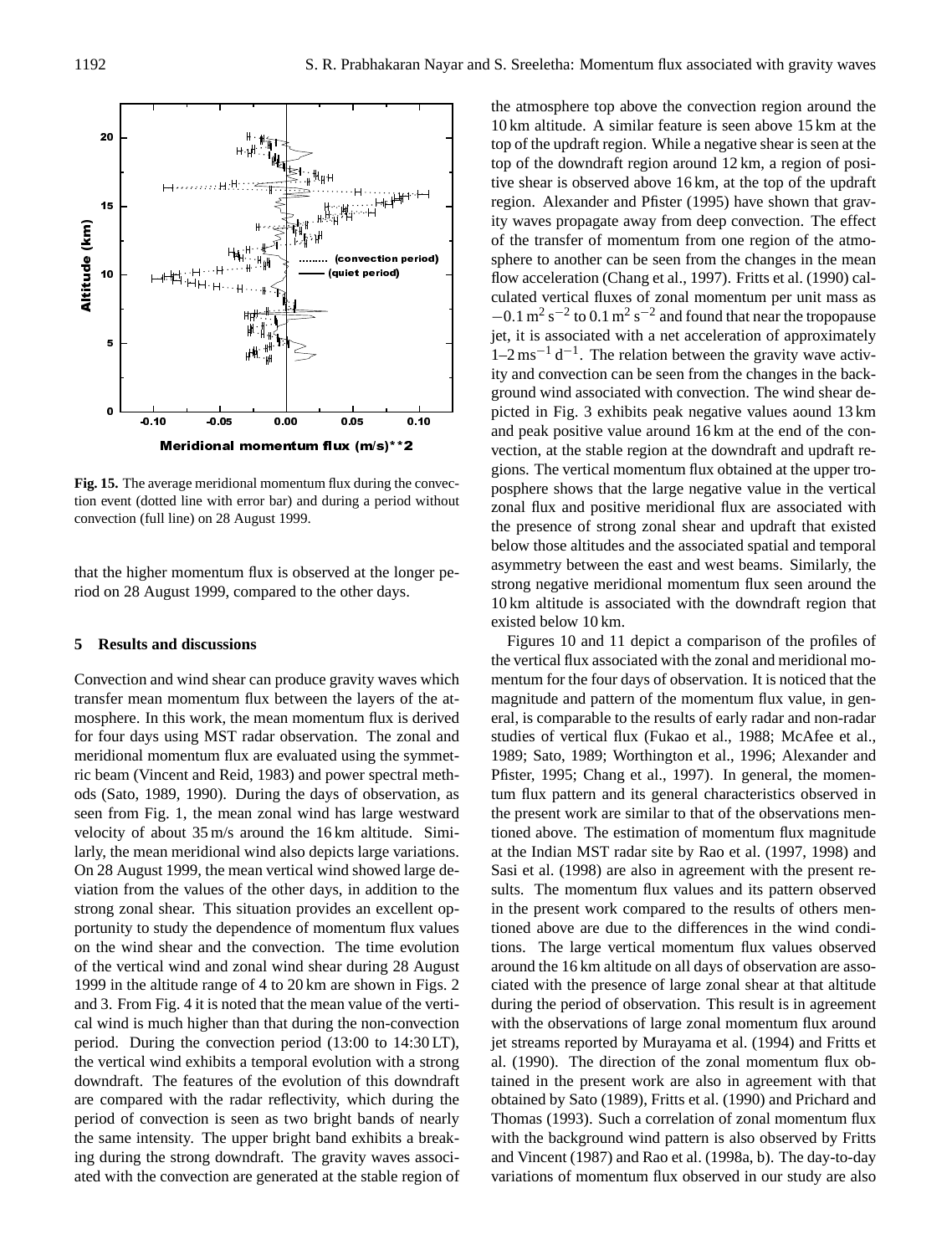

**Fig. 16.** The variation in the strength of zonal momentum flux with wave period and altitude for **(a)** 25, **(b)** 26, **(c)** 27 and **(d)** 28 August 1999. Contour interval is  $0.008 \, \text{(m/s)}^2$ .

similar to those of Fritts et al. (1990), except for the larger values of momentum flux observed on 28 August 1999. The evaluation of the profile of the momentum flux associated with zonal and meridional wind using the SB method and the PS method exhibits nearly the same pattern, except for the day with strong convection. The SB method assumes a homogeneous field disturbance for symmetric beam pairs and in the PS method the spatial average is replaced by the time average. Since both the SB and PS methods provide the same profiles of momentum flux for 25, 26 and 27 August 1999, it is clear that the limitation in the spectral period in the present analysis has not affected the difference in momentum flux evaluation by the two methods. The spectra of radial velocities in the 14.1 km altitude depicted in Figs. 8 and 9 provides information about this difference. Although for 25 August 1999 (Fig. 8), the mean magnitude of the spectral power of radial velocities corresponding to the symmetric beam pairs is nearly same, during a day with strong convection a marked difference is seen. So, during strong convection, the spatial and temporal symmetry are distorted by the convection, giving a difference between the results obtained using the SB and PS methods. To summarise, the vertical flux associated with zonal and meridional momentum calculated by the symmetric beam and power spectral methods is giving nearly the same results during quite periods. However, during active periods, these two methods give different results. This difference is due to the spatial and temporal asymmetry between the pair of beams introduced by convection and shear.

On 28 August 1999, in addition to this zonal shear, a strong convection occurred around 13:30–14:30 LT. The temporal evolution of the momentum flux evaluated, associated with the zonal and meridional wind on 28 August, is depicted in Figs. 12 and 14. Figure 12 explains the time evolution of zonal momentum flux during 28 August 1999, associated with the convection event at different altitudes. Geophysical noise in the radar wind data introduces uncertainty in the momentum flux estimation (Kudeki and Franke, 1998). Averaging of the momentum fluxes over a long enough interval is necessary in order to calculate a realistic estimate of tropospheric momentum fluxes (Chang et al., 1997). Even though significant momentum flux determination can only be obtained by averaging over reasonably long periods (Kudeki and Franke, 1998), in the present work we have attempted to study the variations in momentum flux values associated with sharp changes in the wind field by realizing the uncertainties associated with it. At lower altitudes, the increase in momentum flux is associated with a downdraft in vertical wind during 13:00 to 14:30 LT. Similarly, at higher altitudes, negative momentum flux is associated with an increase in the vertical wind. This result indicates that the zonal momentum flux is inversely correlated with the vertical wind during convection events. Figure 13 exhibits the enhancement in the momentum flux associated with zonal wind during the convection period, compared to that during the non-convection period. Figure 14 exhibits the temporal evolution of the meridional momentum flux during the convection event. It is noticed that associated with the initial sharp change in the vertical wind the meridional momentum flux also exhibits a sharp pulse-like feature. This change in the negative direction in the lower altitudes is associated with sharp decrease in the vertical wind and in the positive direction in the upper troposphere it is associated with the sharp increase in the vertical wind. So, the change in meridional momentum flux is correlated with the change in the vertical wind.

From Fig. 12, it is noticed that the zonal momentum flux also shows wide variations during periods without convection at higher altitude range. This variation can be associated with the presence of zonal shear existing at those altitudes. In Fig. 13 the mean vertical flux profile associated with zonal momentum is shown for the periods with convection and during those periods without convection. It is noticed that during periods with convection the zonal momentum flux is enhanced many fold compared to other periods even though the zonal shear is present during both periods. The anti-correlation of momentum flux with vertical wind during the convection event found in our study is also in agreement with the results of Prichard and Thomas (1994). The association of higher values of momentum fluxes with strong vertical wind conditions obtained by Sato (1990) is also similar to our results during a convection event on 28 August. On average, the vertical flux associated with zonal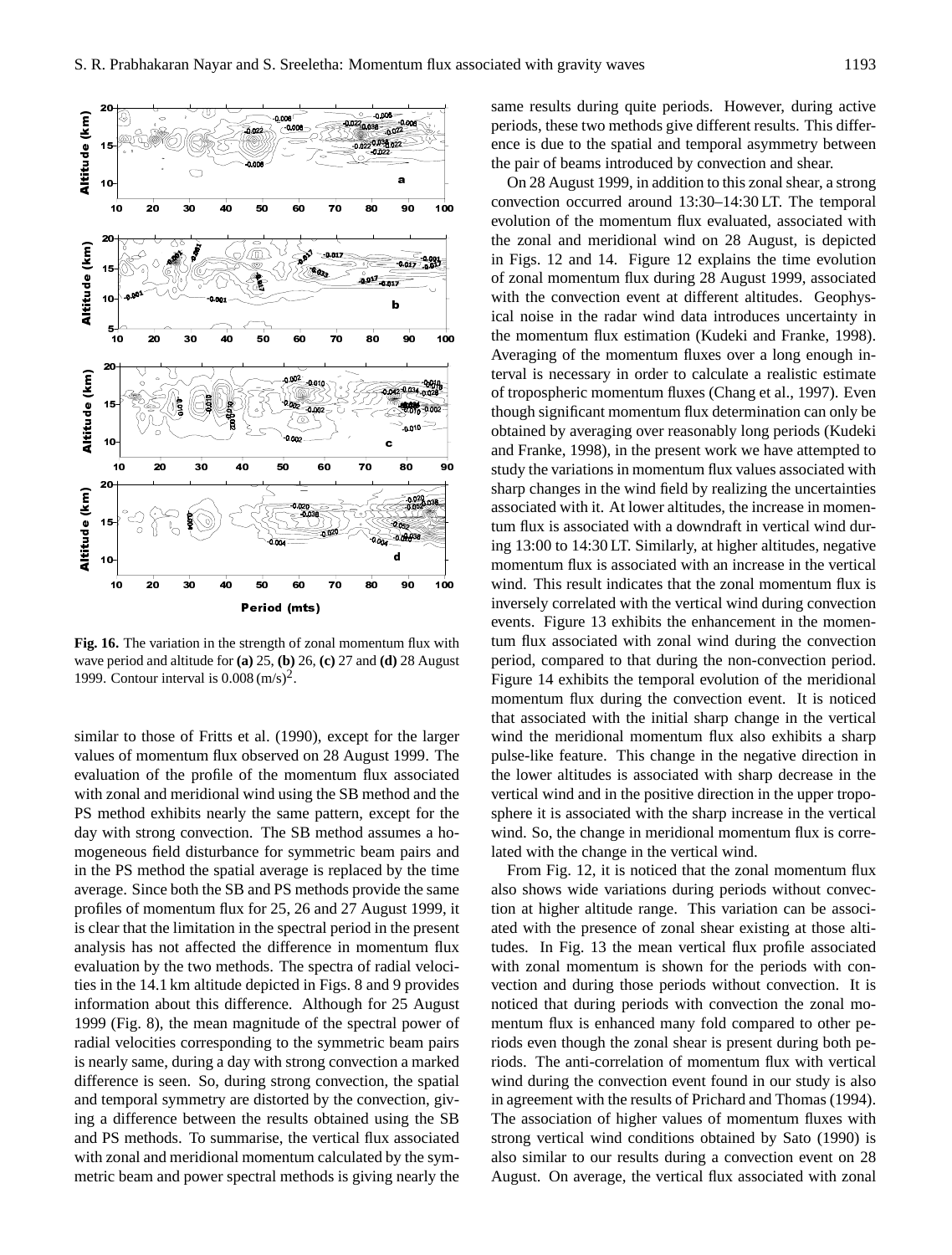wind and meridional wind during strong convection is larger compared to other periods, due to the spatial and temporal asymmetry introduced between the pair of beams by the convection.

The study of the variation of zonal momentum flux with a period of oscillation presented in Fig. 16 reveals that during quiet days the momentum flux is evenly distributed over all periods considered here. But during a day with strong convection, the zonal momentum flux magnitude is associated with longer periods. Since the frequency response of the zonal momentum flux is evaluated from the temporal asymmetry between the east and west beams, the vertical flux associated with zonal wind is proportional to the asymmetry between the spectrum of east and west radial velocities. It is noticed that the asymmetry in the spectrum of east and west radial velocities is maximum in the lower frequency region. So, during the day with strong convection, the zonal momentum flux is prominent around the short frequency region. The analysis of the dependence of wave periods on vertical momentum flux transport indicates that the zonal momentum flux is maximum at those wave periods for which the magnitude of temporal asymmetry between the pair of beams is maximum. So, the transport momentum and energy to higher altitudes depends on the wave period, which again is decided by the temporal evolution of convection and shear.

*Acknowledgement.* The authors thank National MST radar Facility, Gadanki, India and S.V. University, Tirupati for their help during the observation and data processing. One of the authors (SS) thank University Grants Commission for the award of a fellowship (FIP).

Topical Editor D. Murtagh thanks two referees for their help in evaluating this paper.

## **References**

- Alexander, M. J. and Pfister, L. P.: Gravity wave momentum flux in the lower stratosphere over convection Geophys. Res. Lett., 22, 2029–2032, 1995.
- Bretherton, F. P.: Momentum transport by gravity waves Quart. J. Roy. Meteor. Soc., 95, 213–243, 1969.
- Chang, J. L., Avery, S. K., Riddle, A. C., Palo, S. E., and Gage, K. S.: First results of tropospheric gravity wave momentum flux measurements over Christmas island, Radio Sci., 32, 727–748, 1997.
- Clark, T. E., Hauf, T., and Kuettner, J. P.: Convectively forced internal gravity waves: Results from two dimensional numerical experiments, Quart. J. Roy. Meteor. Soc., 112, 899–925, 1986.
- Dhaka, S. K., Devarajan, P. K., Shibagaki, Y., Choudhary, R. K., and Fukao, S.: Indian MST radar observations of gravity wave activities associated with tropical convection, J. Atmos. Solar Terr. Phys., 63, 1631–1642, 2001.
- Fovell, R., Durran, D., and Holton, J. R.: Numerical simulation of convectively generated gravity waves, J. Atmos. Sci., 49, 11 427– 11 442, 1992.
- Fritts, D. C. and Vincent, R. A.: Mesospheric momentum flux studies at Adelaide, Australia: Observation of a gravity wave tidal interaction model, J. Atmos. Sci., 44, 605–619, 1987.
- Fritts, D. C., Tsuda, T., Vanzandt, T. E., Smith, S. A., Sato, T., Fukao, S., and Kato, S.: Studies of velocity fluctuations in the

lower atmosphere using the M. U radar. Part II Momentum fluxes and energy densities, J. Atmos. Sci. 47, 51–66, 1990.

- Fritts, D. C. and Vanzandt, T. E.: Spectral estimation of gravity wave energy and momentum fluxes. Part I Energy dissipation, acceleration and constraints, J. Atmos. Sci., 50, 3685–3694, 1993.
- Fukao, S., Sato, T., Kato, S., Inaba, M., and Kimura, I.: VHF Doppler radar determination of momentum flux in the upper troposphere and lower stratosphere: Comparison between three and four beam methods, J. Atmos. Oceanic. Technol., 5, 57–69, 1988.
- Gossard, E. E.: Vertical flux of energy in to the lower atmosphere from internal gravity waves generated in the troposphere, J. Geophys. Res., 67, 745–757, 1962.
- Hines, C. O.: Dynamical heating of the upper atmosphere: J. Geophys. Res., 70, 177–183, 1965.
- Hines, C. O.: Momentum deposition by atmospheric waves and its effects in thermospheric circulation, Space Res., 12, 1157–1161, 1972.
- Houghton, J. T.: The stratosphere and mesosphere, Quart. J. Roy. Meteor. Soc., 104, 1–29, 1978.
- Karoly, D. J., Roff, G. L., and Reeder, M. J.: Gravity wave activity associated with tropical convection detected in TOGA COARE sounding data, Geophys. Res. Lett., 23, 261–264, 1996.
- Kudeki, E. and Franke, S. J.: Statistics of momentum flux estimation, J. Atmos. Solar Terr. Phys., 60, 1549–1553, 1998.
- Leary, C. A. and Houze, Jr., R. A.: Melting and evaporation of hydrometeors in precipitation from the anvil clouds of deep tropical convection, J. Atmos. Sci., 36, 669–679, 1979.
- Lindzen, R. S.: Lower atmospheric energy sources for the upper atmosphere: Meteor. Monogr., 9, 37–46, 1968.
- Lindzen, R. S.: Turbulence and stress owing to gravity wave and tidal breakdown, J. Geophy. Res., 86, 9707–9714, 1981.
- McAfee, J. R., Balsley, B. B., and Gage, K. S.: Momentum flux measurement over mountains: Problems associated with the symmetrical two beam radar technique, J. Atmos. Oceanic. Technol., 6, 500–508, 1989.
- Murayama, Y., Tsuda, T., and Fukao, S.: Seasonal variation of gravity wave activity in the lower atmosphere observed with MU radar, J. Geophys. Res., 99, 23 057–23 069, 1994.
- Nakamura, T., Tsuda, T., Yamamoto, M., Fukao, S., and Kato, S.: Characteristics of gravity waves in the mesosphere observed with the MU radar, J. Geophys. Res., 98, 8899–8910, 1993.
- Pfister, L., Scott, S., and Loewenstein, M.: Mesoscale disturbances in the tropical strotosphere excited with convection: observations and effects on the stratospheric momentum budget, J. Atmos. Sci., 50, 1058–1075, 1993.
- Prichard, I. T. and Thomas, L.: Radar observations of gravity wave momentum fluxes in the troposphere and lower stratosphere, Ann. Geophysicae, 11, 1075–1083, 1993.
- Prichard, I. T. and Thomas, L.: Radar observations of mountain lee waves near the west cost of Wales, STEP Hand Book, Proceedings of the sixth workshop on technical and scientific aspects of MST radar edited by Belva Edwards, 223–227, 1994.
- Rao, P. B., Jain, A. R., Kishore, P., Balamuraleedhar, P., Damle, S. H., and Viswanadhan, G.: Indian MST radar: System description and sample vector wind measurements in ST mode, Radio Sci., 30, 1125–1138, 1995.
- Rao, D. N., Kishore, P., Narayana Rao, T., Vijayabhaskara Rao, S., Krishna Reddy, K., Yarraiah, M., and Hareesh, M.: Studies on refractivity structre constant, eddy dissipation rate and momentum flux at a tropical latitude, Radio Sci., 32, 1375–1389, 1997.
- Rao, D. N., Narayana Rao, T., Kishore, P., and Kamala, S.: Seasonal